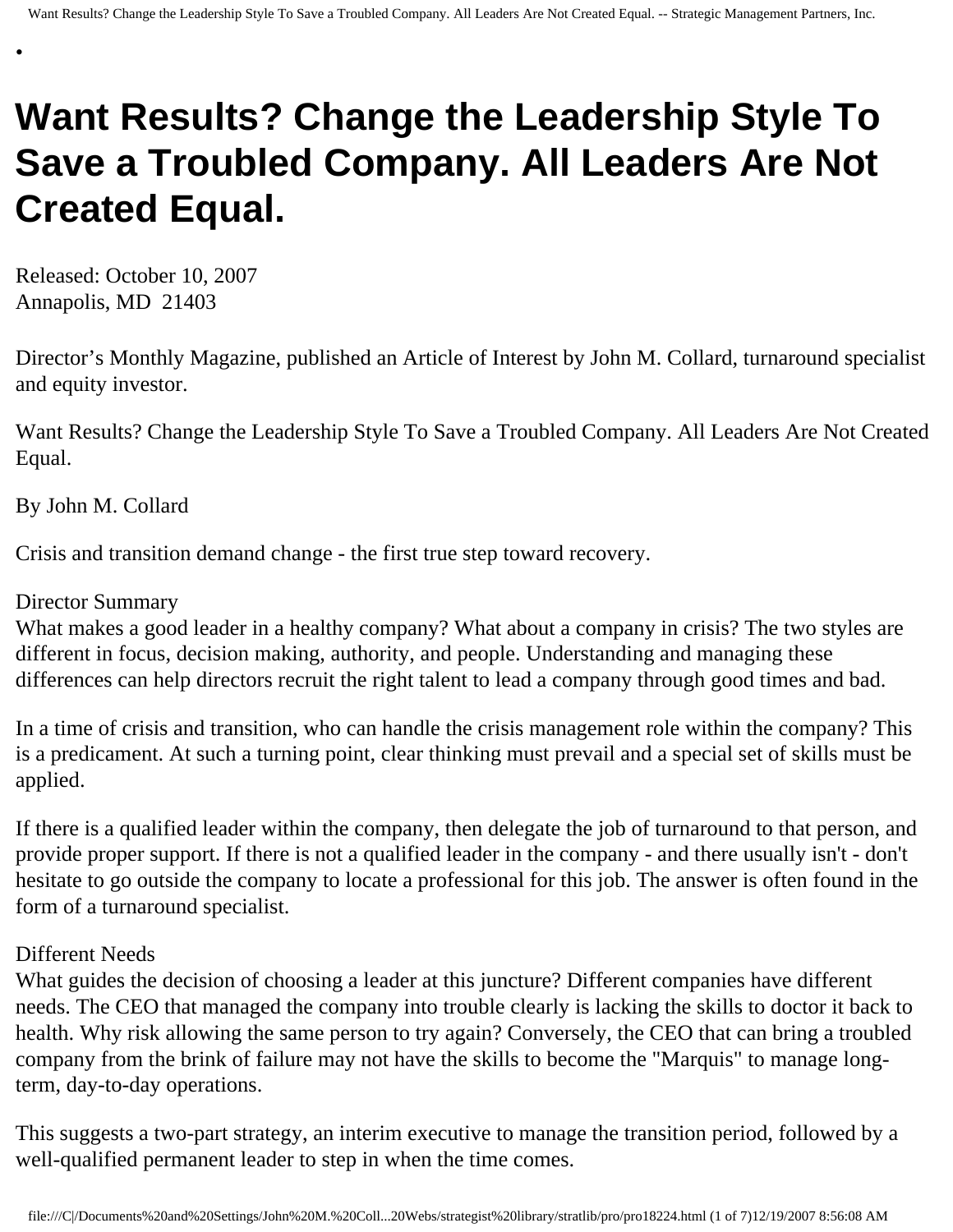A troubled company is like a patient in critical condition, decisive steps must be taken to make something happen. The first goal in an absolute crisis is to stabilize and buy time. After steadying the vital signs, take a reading on where things stand - which is normally still. Look for changes in ratios and trends to determine what is - or more important - what is not going on in the business.

Let's put the leadership roles into perspective. Requirements differ between those for healthy, growing companies and those for firms in troubled or transition situations. Compare the differences in our chart to follow.

\* Healthy company. In the stable or growth scenario, there is time for structured growth and building the organization. In a healthy company, management focuses on long-term objectives, coaching, and team building. A manager in a stable environment should be known among shareholders and employees for consistency in decision-making. With the luxury of time, the occasional mistake generally will not do lasting harm.

\* Turnaround situation. In the initial crisis and subsequent turnaround situation, time is an enemy. The focus is different. In a financially distressed company, the lack of time requires action. As the company's problems compound and cash flow evaporates, it becomes critical for management to act quickly and decisively. Management must focus on short-term survival. A manager in a troubled company must be able to shift gears to deal with daily crises that inevitably occur. Troubled companies have primarily one goal - to survive and get well. If the symptoms persist with no cure, the patient can die.

## Shortcomings

The difference between long-term planning and short-term decision-making is one reason why the troubled environment is so foreign to many managers. This often explains the difficulty in finding qualified talent for a turnaround within the company. Another problem faced when the company is slipping into trouble is that existing management often goes through a "denial" phase. They tend to blame their situation on external factors, such as the lender's refusal to advance additional funds, rather than examining the way they are managing the company.

When a company is faced with these types of shortcomings in its internal talent pool, it is time to look to a specialist to orchestrate the change needed to save the company.

# The Turnaround Specialist

Turnaround specialists generally are either interim managers or consultants. Interim managers will replace the CEO, take the decision-making reins, and guide the company through troubled waters, hopefully to safety. Consultants advise management, possibly the same management that got the company into trouble in the first place. Whether a consultant is effective depends upon management's willingness to listen and implement the specialist's recommendations.

Be assured there are countless cases where existing management agreed to work with a turnaround consultant only to placate the board. There is no substitute for qualified leaders with decision-making authority.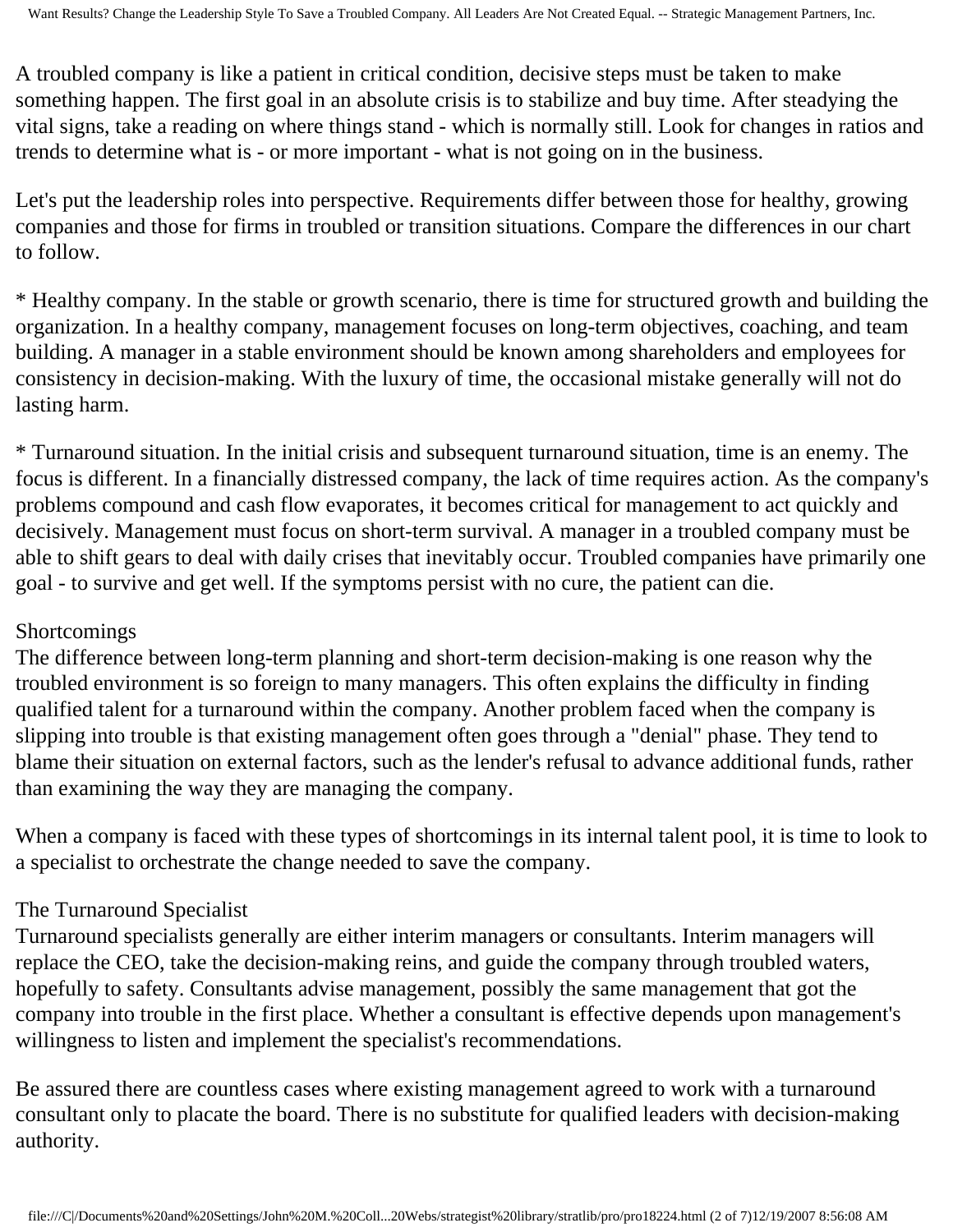When hiring a turnaround specialist:

- \* check the person's references
- \* review proposals versus what can realistically be accomplished
- \* require engagement agreements, and
- \* hire an individual, not the firm personal chemistry with the managers is critical.

## The Process

Along with specific skills and an understanding of troubled situations, the specialist offers a new perspective from which to independently evaluate the company's circumstances. The process will focus on several issues:

- \* Is the business viable?
- \* What is the purpose of the business?
- \* Should it be saved? Why? Are those reasons valid?
- \* Is there a core business that can be the source for the emerging business?
- \* Are there sufficient cash resources to fuel the recovery?
- \* Which existing managers are capable of leading parts of the company?

Remember, not all companies are salvageable.

The fact-finding must proceed as quickly as possible so that a realistic assessment of the current state of the company can be prepared. The specialist's first priority will be to manage cash flow - to stop the hemorrhage. Analysis of sales and profit centers, and asset utilization should indicate where the real problems - not the symptoms - are located. Next, a business plan outlining and suggesting possible courses of action - or cures - will be prepared.

Following this diagnostic stage, the transition can begin towards a turnaround. Once the course of action is chosen, implementation and monitoring can occur. The specialist should remain involved at least until the business is stabilized, and preferably until the transformation is complete and a new leader is found.

Keep Business Moving

The turnaround specialist needs to get things moving again. Movement must occur in two areas.

Volume in (revenue/sales). Look at where and how revenue is generated. Is it from existing customers and contracts or new business? Most important, keep it coming in.

Volume out (throughput/production). Look at getting the product or service "out the door." How else can you bill for it?

Companies often get into trouble because management procrastinates when it comes to making decisions. If the decision is made by default, it is akin to making no decision at all. Survival for the troubled company depends on being immediate - on making decisions in a timely manner. Even a wrong decision allows movement and direction. If a decision turns out to be wrong, change it, but keep things moving.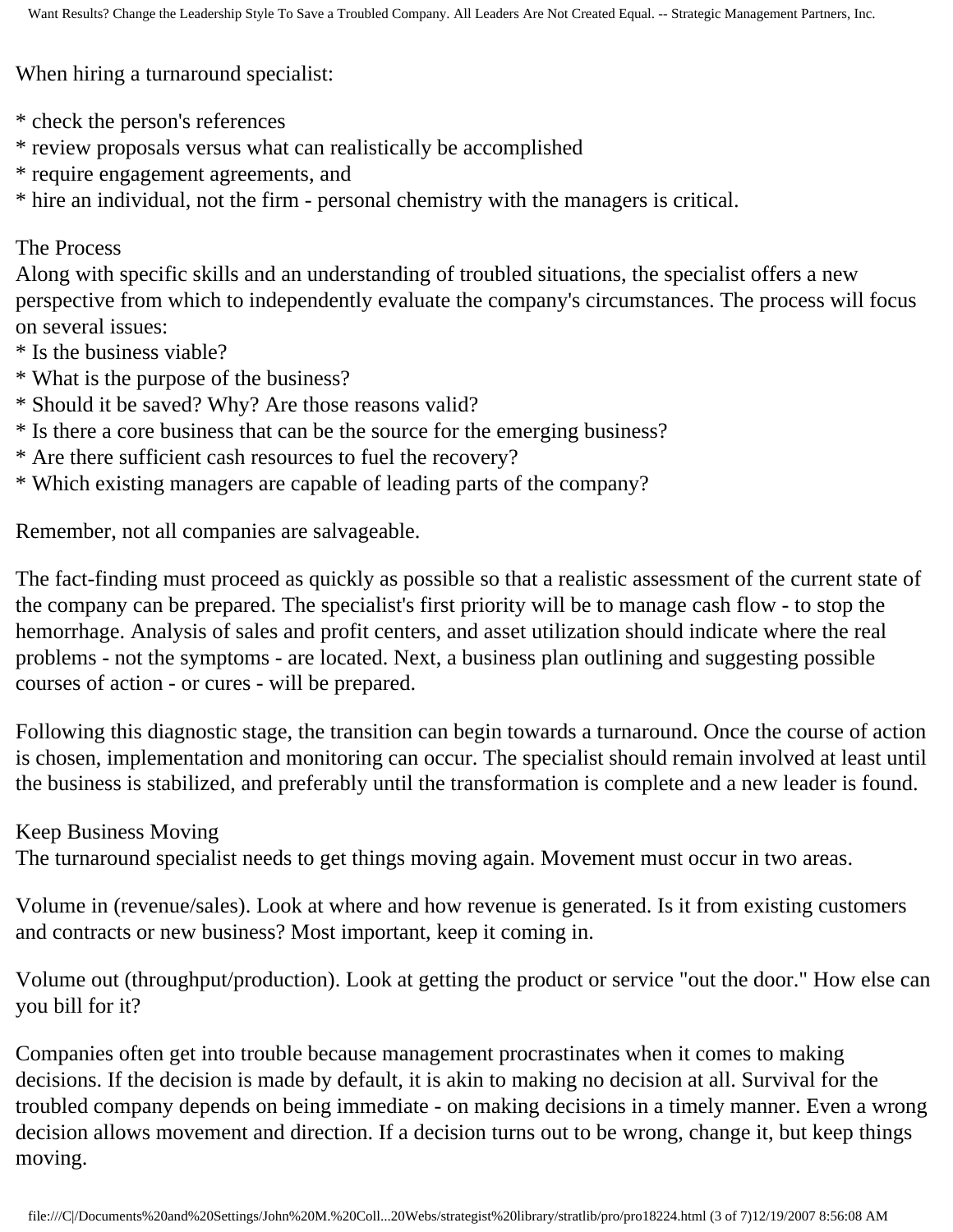## Authority and Talent

Time is also a consequential dimension when it comes to authority. In a stable company, there is time to delegate and nurture the growth of the management team and time to work on long-term issues and projects. In the troubled situation, delegating takes on a different role. Managers must be held accountable not only for performance, but also for timely results.

Remember that the good managers may have deserted the ship long ago, leaving behind the second string. The good leader will know how to exploit the talents of these employees and bring them up to a new level to save the company.

In a troubled situation, the decision-maker must get directly involved. It is hard to worry about the longterm future when there may not be one. The leader is pressed closer to the immediacy of the day-to-day operations. If you want action, request a decision or make one.

In a stable situation there is time to develop talent. But at a troubled firm, you must exploit the talents of those who can perform and recruit the talent that is lacking. It means building a permanent management team that can bring the company back to health - and adds value to the company.

## Communication

Communication is critical with everyone who has a stake in the company's success. Talk to employees, but more significantly, listen to what they have to say. Be assured they know when problems exist. They also often know how to resolve them.

What message are you sending? Remember, what is not said is often more destructive than what is. Unnatural actions or behavior, such as "closed door meetings," will most certainly set off the rumor mill. People need to know or they're left to their own imaginations - and that is always worse.

Equally vital, level with people - then get the stay versus go decision. To address the issues in a forthright manner is no guarantee that you will keep everyone, or that everyone will believe what has been said. But to not communicate what is going on is a lack of leadership, so don't be surprised when employees don't do what you want them to.

## Financial Support

A key element to a successful turnaround is to establish a good relationship with your bank. Capital is always required in tough times, not to mention that it's nice in good times as well.

If the leaders who were in power while the company's position was allowed to deteriorate are still there, why should the lender believe that they would now be instrumental in correcting the situation?

To make matters worse, in the eyes of management, the lender can be viewed as an enemy instead of a key part of the turnaround equation. With all the suspicion that can surround a troubled company, it is important that trust be re-established with the bank. Credibility with lenders is mandatory to success and to keeping that cash flow at the bank. Since the bank holds the trump card, the institution must feel comfortable working with the turnaround leader. It means laying everything out on the table to keep the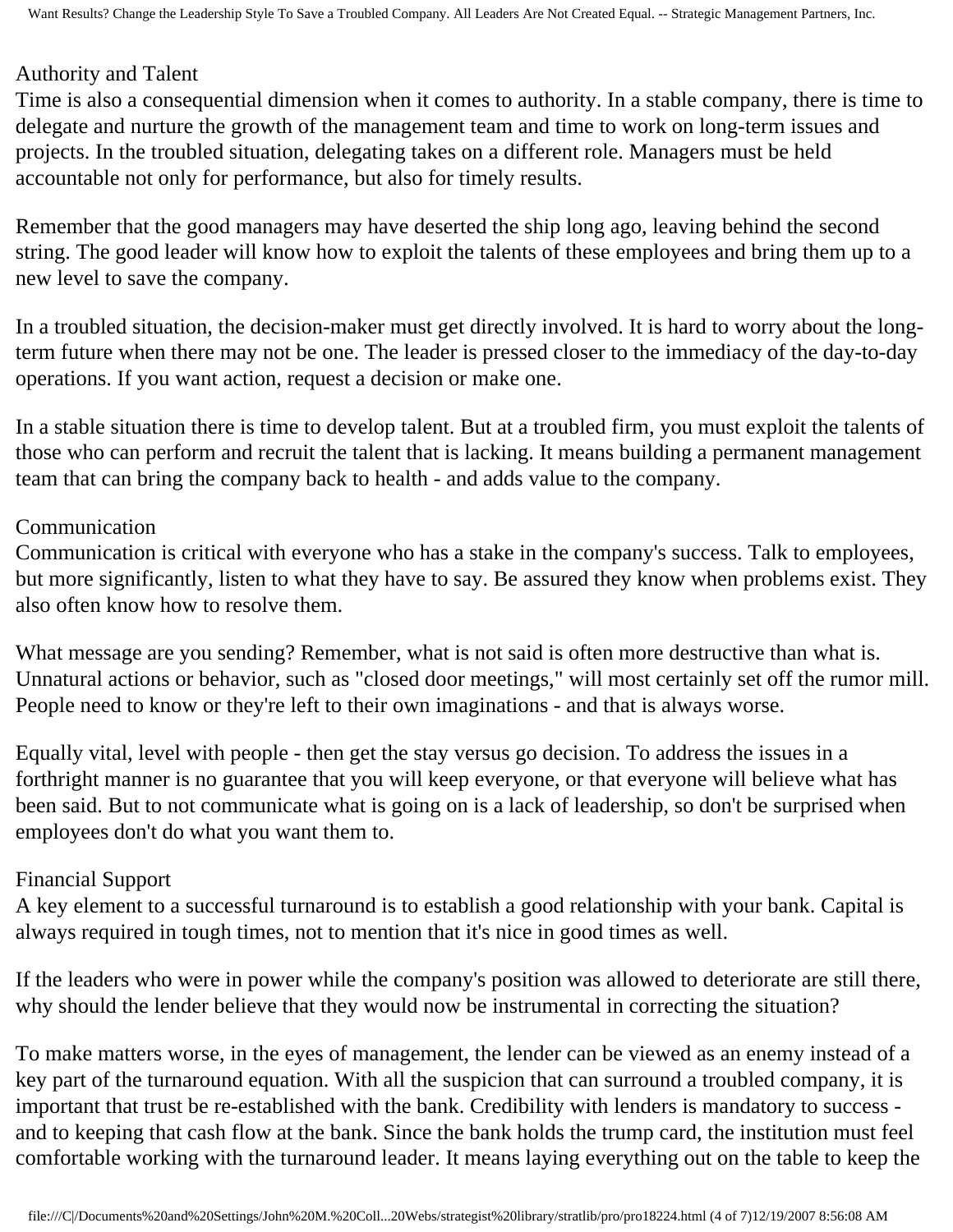Want Results? Change the Leadership Style To Save a Troubled Company. All Leaders Are Not Created Equal. -- Strategic Management Partners, Inc.

situation honest - and honoring commitments made to the lender.

## Conclusion

Where consistency is important in a stable environment, the name of the game in a turnaround situation is uncertainty. You can absolutely, positively count on surprises. "When it rains, it pours" may be cliched, but when applied to a troubled company, one can be sure that "Murphy is shaking the clouds."

The ability to deal with change at a rapid pace is essential. This is why a seasoned practitioner can be the answer to a successful turnaround plan, they've "been there, done that." The existing leadership is often "out of its element" as it enters this untrodden ground of trouble. And when people haven't had to manage in this environment before, the odds are that they will at the very least, have a difficult time.

Turnaround leaders didn't start out as such - they were often managers that worked their way up the corporate ladder through hard work and (hopefully] fair play to build a solid management reputation. They have also developed a set of skills to handle problem solving, getting results with minimal resources, (tight) cash flow management, and negotiating and dealing with bankers, investors, and creditors. The stakeholders will usually work with a turnaround leader - if he or she is credible.

The turnaround specialist must possess the skills to deal with a financially troubled company and have the ability to make the tough decisions needed during a recovery. Specialists are hired for their management ability - the ability to bring order out of chaos, marshal resources, and maximize value from those diverse resources. If the company requires special expertise, then the specialist will attract that expertise. Remember, experience in dealing with crises and change may be more important than industry experience.

The turnaround professional must be financially credible and honor commitments. The company, bank, and other interested parties should be able to rely on the specialist to protect their interests while providing then with accurate information they need on a timely basis. The earlier trouble is detected, the more probability of turnaround success. Affecting a turnaround takes an array of skills. To affect rehabilitation, the right leader will know how to make decisions, put a plan into action, and create a talented team to move towards a healthy and more valuable end.

Finally, a good turnaround specialist will develop a permanent management team within the company to preserve value, instead of hiring a large team of outsiders who, when they leave, take that value with them. The specialist should work themselves out of a job to be most effective, while leaving the company with the ability to grow and prosper as a stand-alone going concern.

Contrasting Leadership Styles

[Attribute => In Healthy Company Versus Troubled or Turnaround Situation]

Focus => On Objectives when healthy versus on Survival, Action, Problem-Solving when in a troubled situation

Decision making => Is Deliberate when healthy versus more Decisive, Immediate when in a troubled situation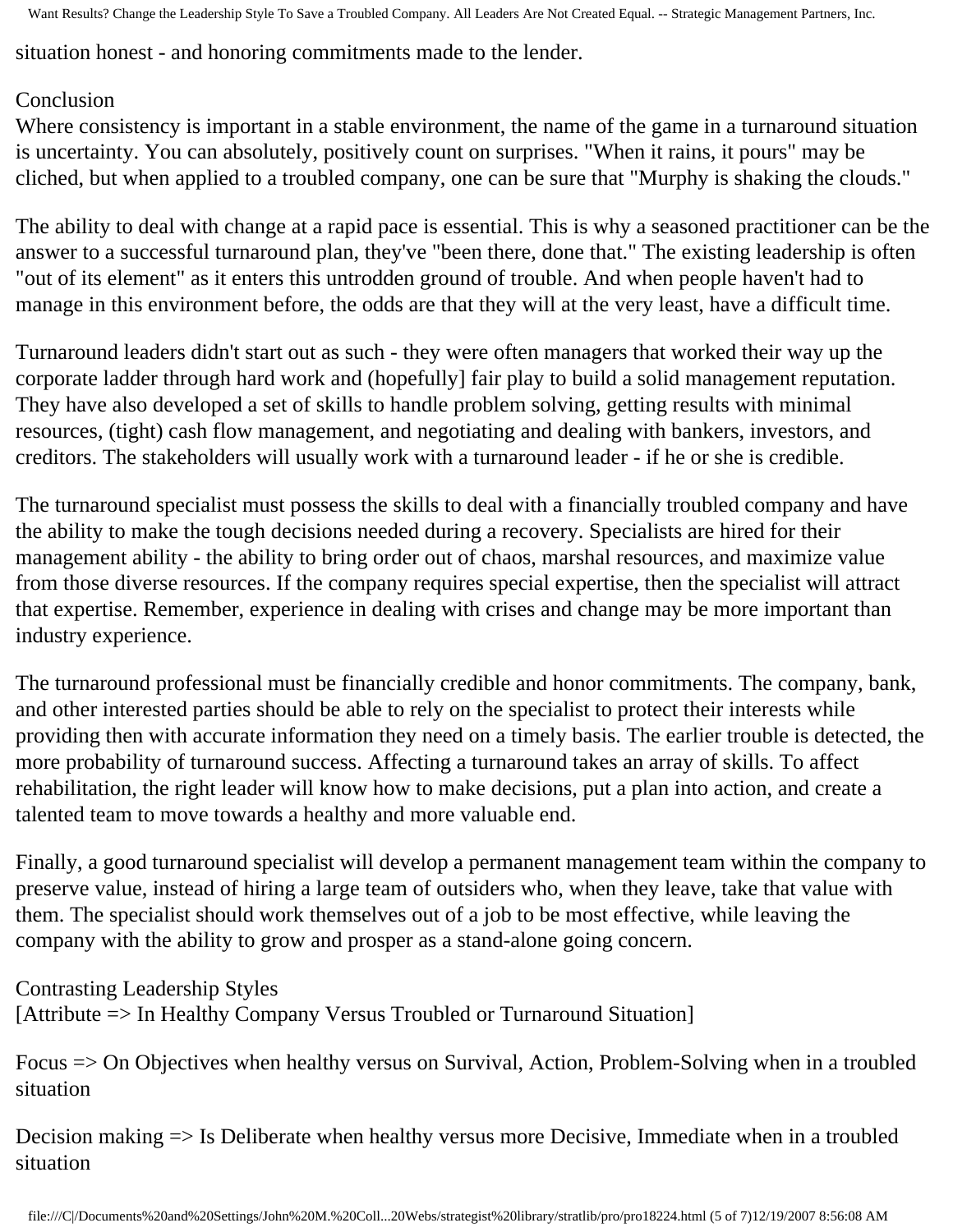Authority => Delegate when healthy versus more Direct Involvement when in a troubled situation

People => Develop Resources and People-Skills when healthy versus Recruit Turnaround Talent and Stress Communications when in a troubled situation

Respected for: => Management Reputation when healthy versus Financial Credibility when in a troubled situation

Known for: => Consistency when healthy versus Ability to Shift Gears when in a troubled situation

#### Reference:

[Library: Want Results? Change the Leadership Style To Save a Troubled Company. All Leaders Are](http://members.aol.com/stratlib/dml.html)  [Not Created Equal.](http://members.aol.com/stratlib/dml.html) 

[www.StrategistLibrary.com](http://www.strategistlibrary.com/)

#### [www.StrategicMgtPartners.com](http://www.strategicmgtpartners.com/)

#### About Collard

John M. Collard, is Chairman of Annapolis, Maryland-based Strategic Management Partners, Inc. (410- 263-9100, [www.StrategicMgtPartners.com](http://www.strategicmgtpartners.com/) ), a nationally recognized turnaround management firm specializing in interim executive leadership, asset recovery, and investing in underperforming companies. He is Past Chairman of the Turnaround Management Association, a Certified Turnaround Professional, and brings 35 years senior operating leadership, \$85M asset recovery, 40+ transactions worth \$780M+, and \$80M fund management expertise to run troubled companies, and advise company boards, litigators, institutional and private equity investors.

#### [www.StrategicMgtPartners.com](http://www.strategicmgtpartners.com/)

About the National Association of Corporate Directors

Director's Monthly is published by the National Association of Corporate Directors and each monthly edition is received by over 8,000 directors of public and privately held companies. Founded in 1977, the role of this association is to enhance the governance and performance of business entities. [www.](http://www.nacdonline.org/) [nacdonline.org](http://www.nacdonline.org/) 

John M. Collard (John@StrategicMgtPartners.com) Chairman Strategic Management Partners, Inc. 522 Horn Point Drive Annapolis, MD 21403 Phone : 410-263-9100